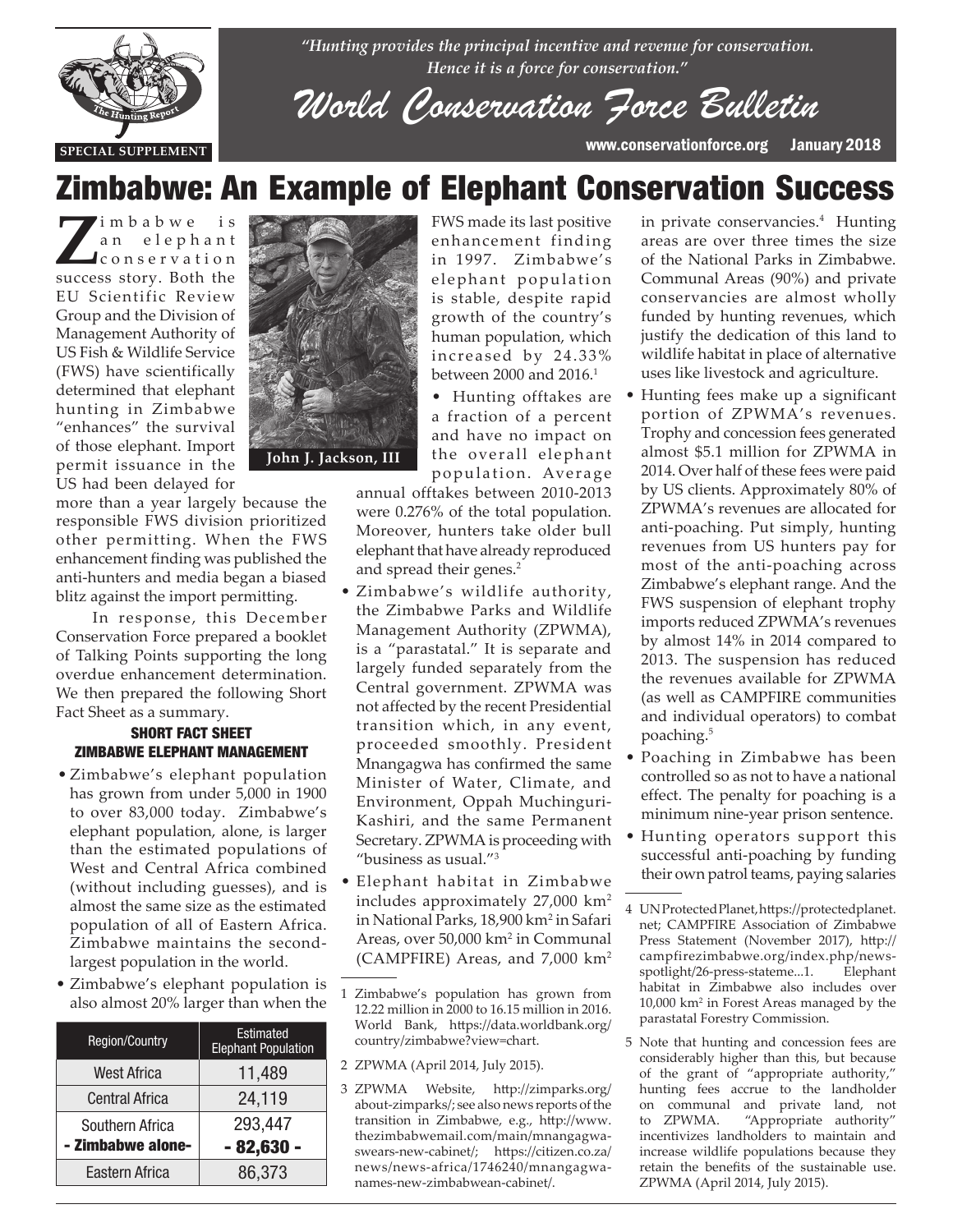### *World Conservation Force Bulletin*

for community scouts, and assisting ZPWMA with equipment, rations, petrol, and other needs. Hunting operators are the first line of defense against poaching. For example, Charlton McCallum Safaris in the Dande and Mbire areas spends an average of \$85,000/year on antipoaching. From 2010 to 2016, their efforts led to an 80% decline in elephant poaching in an important border region.<sup>6</sup>

- Regulated hunting also reduces poaching by incentivizing greater tolerance among the rural communities who live side-by-side with dangerous animals. Hunting provides most of the revenue in CAMPFIRE Areas and averaged \$2.2 million/year prior to the FWS suspension of elephant trophy imports. Elephant hunting alone generated approximately \$1.6 million per year. These funds are invested in game monitoring and community projects such as boreholes, classrooms and clinics, food purchases, and other livelihood improvements for Zimbabwe's rural poor. Approximately 200,000 families directly and another 600,000 indirectly benefit from CAMPFIRE revenues. Because of these benefits, poaching and problem animal control are low in CAMPFIRE Areas. This tolerance is despite the fact that elephant destroyed over 7,000 hectares of crops and claimed the lives of approximately 50 people in CAMPFIRE communities between 2010 and 2015.7
- There is no evidence that ivory poaching—in Zimbabwe or anywhere else—is directly tied to terrorism, and that claim has been debunked
- 6 Dande Anti-Poaching Unit Website, http:// dapuzim.com/.
- 7 CAMPFIRE Association Press Statement, http://campfirezimbabwe.org/index. php/news-spotlight/26-press-stateme...1; CAMPFIRE Association (April 2014).

by credible research, although it is often repeated in popular media.<sup>8</sup> If it were related, then regulated hunting reduces the poaching: in the Southern African countries that depend upon regulated hunting as a conservation tool (including Zimbabwe), poaching levels are the lowest in Africa. According to CITES' Monitoring the Illegal Killing of Elephants (MIKE) data, Southern African countries have the lowest Proportion of Illegally Killed Elephant (PIKE). PIKE is used to assess whether poaching levels are unsustainable. It has never risen above the sustainability threshold in Southern Africa, even in 2011, when the recent poaching crisis peaked and began declining. PIKE has declined in Zimbabwe's MIKE sites since 2011.9

• Zimbabwe's National Elephant Management Plan (2015-2020) is the most up-to-date plan in Africa. Responding to the FWS' concerns, this new plan identifies specific action items, outputs, and Key Performance Indicators to measure the success of plan implementation. The national plan is supplemented by four regional action plans with the same framework to address the unique challenges of each range. The regional plans are implemented by committees and it is all overseen by a National Elephant Coordinator.

Both the EU Scientific Review Group and the USFWS have made positive enhancement findings and authorized the import of elephant hunting trophies although there is a FWS delay in issuance of import permits to the US because of "false news" and the transition of the Zimbabwe presidency.

9 CITES/MIKE Website, https://www.cites. org/eng/prog/mike/data\_and\_reports.

Brief Report from the 69th Meeting of the CITES Standing Committee

From November 27 to December<br>1, 2017, Conservation Force<br>attended the 69th meeting of the<br>CITES Standing Committee in Ceneva 1, 2017, Conservation Force attended the 69th meeting of the CITES Standing Committee in Geneva, Switzerland. The meeting involved over 600 participants and a "packed" agenda. We attended to support

several initiatives, and also monitor proceedings to ensure no surprises could negatively impact regulated hunting. The Standing Committee established working groups to recommend actions to its next, 70th meeting. We joined at least six of



John J. Jackson, III

PUBLISHER Barbara Crown

Copyright ©2017 by UnivOps Holdings, ISSN 1052-4746. This bulletin on hunting-related conservation matters is published periodically free of charge for subscribers to The Hunting Report, 12182 SW 128 Street, Miami, FL 33186. All material contained herein is provided by famed wildlife and hunting attorney John J. Jackson, III with whom The Hunting Report has formed a strategic alliance. The purpose of the alliance is to educate the hunting community as well as pro-advocacy of hunting rights opportunities. More broadly, the alliance will also seek to open up new hunting opportunities worldwide and ward off attacks on currently available opportunities. For more information on Conservation Force and/or the services available through Jackson's alliance with The Hunting Report, write:

Conservation Force 3240 South I-10 Service Road West, Suite 200 Metairie, LA 70001 Tel. 504-837-1233 Fax 504-837-1145 www.ConservationForce.org

For reprints of this bulletin or permission to reproduce it and to inquire about other publishing-related matters, write:

The Hunting Report 12182 SW 128 Street Miami, FL 33186 Tel. 1-800-272-5656 Fax 305-253-5532

*Remember to favor Conservation Force's Corporate Sponsors:*



www.fauna-flora.org



www.hornady.com



ripcordtravelprotection.com

*The leaders in their fields.*

<sup>8</sup> This research is available at: https://rusi. org/sites/default/files/201509\_an\_illusion\_ of\_complicity\_0.pdf; see also https://www. nytimes.com/2015/10/30/opinion/the-ivoryfunded-terrorism-myth.html.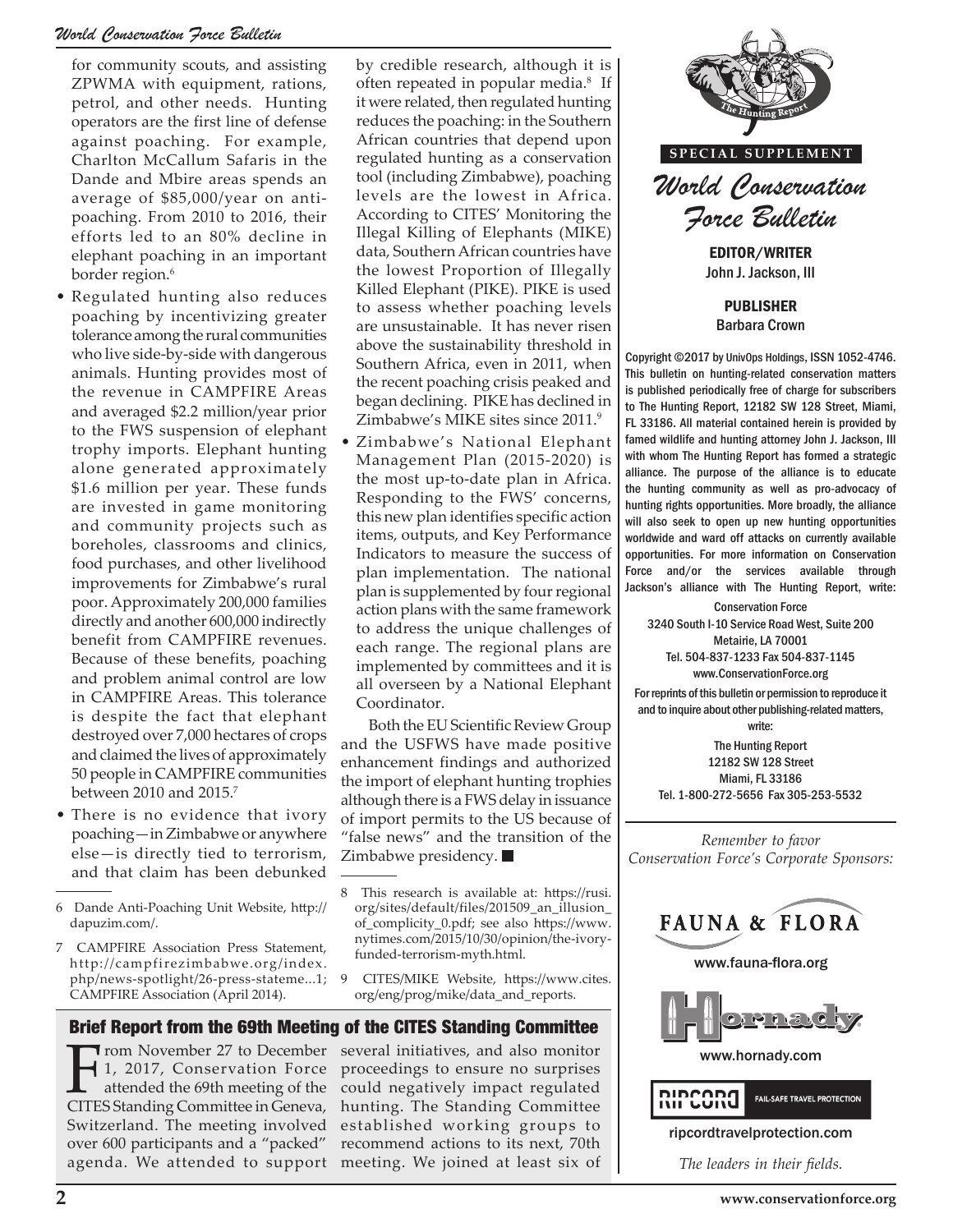these groups, so that we can provide technical assistance to the range states that rely on regulated hunting as a conservation tool, and also protect the interests of US hunter-conservationists. These "intersessional" working groups range from rhino to elephant, lion and rural community livelihoods.

The meeting successfully completed or advanced three Conservation Force Initiatives. First and finally, the Standing Committee agreed to lift the trade restrictions on hippo trophies from Mozambique that have been in place since 2012. Mozambique submitted an extensive non-detriment finding with updated hippo surveys and indicated it would set a low, precautionary quota for hippo for 2018. With an additional survey we hope to increase the quota in the future.

Second, for the first time, the Standing Committee established a mechanism to bring the voices of rural communities into the discussion of CITES regulation of listed species. At the Seventeenth Conference of Parties in Johannesburg in October 2016, Conservation Force assisted Namibia, Tanzania, Zambia, and Zimbabwe in submitting a proposal to form a Rural Communities Committee, to advise the Standing Committee just as the Animals and Plants Committees do now. The form of that proposal was not agreed to by the Parties. However, the Parties agreed to establish a working group to discuss how to get rural communities more involved in CITES decision-making.

This working group was officially struck at the Standing Committee. It contains 26 Parties, and Namibia is the Chair. Namibia must now involve an equal number of rural community representatives based on input from Parties and groups that have expressed an interest in being part of the working group. The United Nations Environment Program (UNEP) agreed to fund the working group's first meeting, which will take place in early 2018.

Establishment of this working group acknowledges that rural communities who may depend on the sustainable use of natural resources can be harmed by CITES restrictions on that use. There is no current mechanism to give rural communities an opportunity to object to CITES actions or listings, or have their concerns raised before the Parties. This working group is the first step to incorporating the concerns of those who live closest to the fauna and flora into the international decisionmaking.

Third, Zimbabwe submitted a document expressing concerns over how "the recent decisions of several airlines and maritime shipping companies to stop transporting/ carrying legally acquired wildlife products and specimens are having undesirable and significant impact to the economy of Zimbabwe and other countries in southern Africa. Such decisions have also negatively affected

the already fragile economy of our rural communities that rely on the legitimate and sustainable use of their wildlife resources for their livelihoods and other subsistence needs." Zimbabwe proposed that the Chair of the Standing Committee engage with airline and maritime shipping CEOs to note that such embargos are "against the spirit, intent and objectives of CITES" and will "NOT have any conservation benefits." (Conservation Force is still pursuing a claim against the airlines before the FAA.)

Japan, China, Mozambique, Botswana, and other Southern African countries spoke in support of Zimbabwe's proposal. South Africa spoke in favor of the proposal, but suggested that the CITES Secretary General be directed to engage with the transport CEOs. The Standing Committee ultimately determined to encourage the Secretariat to engage with the transport industry and with the International Air Transport Association to explain how CITES works and distinguish between illegal and legal trade. That is not a perfect outcome, but Zimbabwe's raising of this issue highlights the fact that transport industry decisions may have real, negative effects on range states and their citizens.

Overall, the Standing Committee was a success—there were no debates over regulated hunting, and there were positive steps taken, especially for Mozambique and rural communities.

## New Suits Challenge the FWS' Positive Enhancement Findings for Elephant and Lion Trophy Imports from Zimbabwe

**T**WO separate suits have been filed<br>
requesting that the positive FWS<br>
enhancement findings for trophy<br>
imports from Zimbabwe be vecated requesting that the positive FWS imports from Zimbabwe be vacated. Conservation Force is preparing to intervene and defend these challenges.

On November 20, 2017, the Center for Biological Diversity (CBD) and Natural Resources Defense Counsel (NRDC) jointly sued the FWS and Department of Interior over the positive enhancement findings for both elephant and lion trophy imports from Zimbabwe. Their complaint alleges that Zimbabwe has "failed to sustainably manage elephants,"

basically because Zimbabwe allows elephant hunting despite an asserted six percent decline in the elephant population since 2001. The complaint cites the negative enhancement findings made by the FWS in 2014 and 2015 and points to a number of prior negative FWS statements to show that the positive 2017 finding is arbitrary.

Similarly, this complaint alleges that Zimbabwe has "failed to sustainably manage lions," largely because Zimbabwe's lion management plan dates to 2006 and allegedly has not been implemented. The complaint alleges that Zimbabwe's lion population is "703" and cites the IUCN. To the contrary, the 2015 Red List assessed Zimbabwe as one of only four African countries where lion populations are increasing.

The complaint challenges both findings under the Administrative Procedure Act, and alleges that each finding is "arbitrary and capricious." It asserts that these findings are "contrary to law," without specifying which law is violated. The complaint requests that the court set aside the positive 2017 enhancement findings for imports of elephant and lion trophies and—of